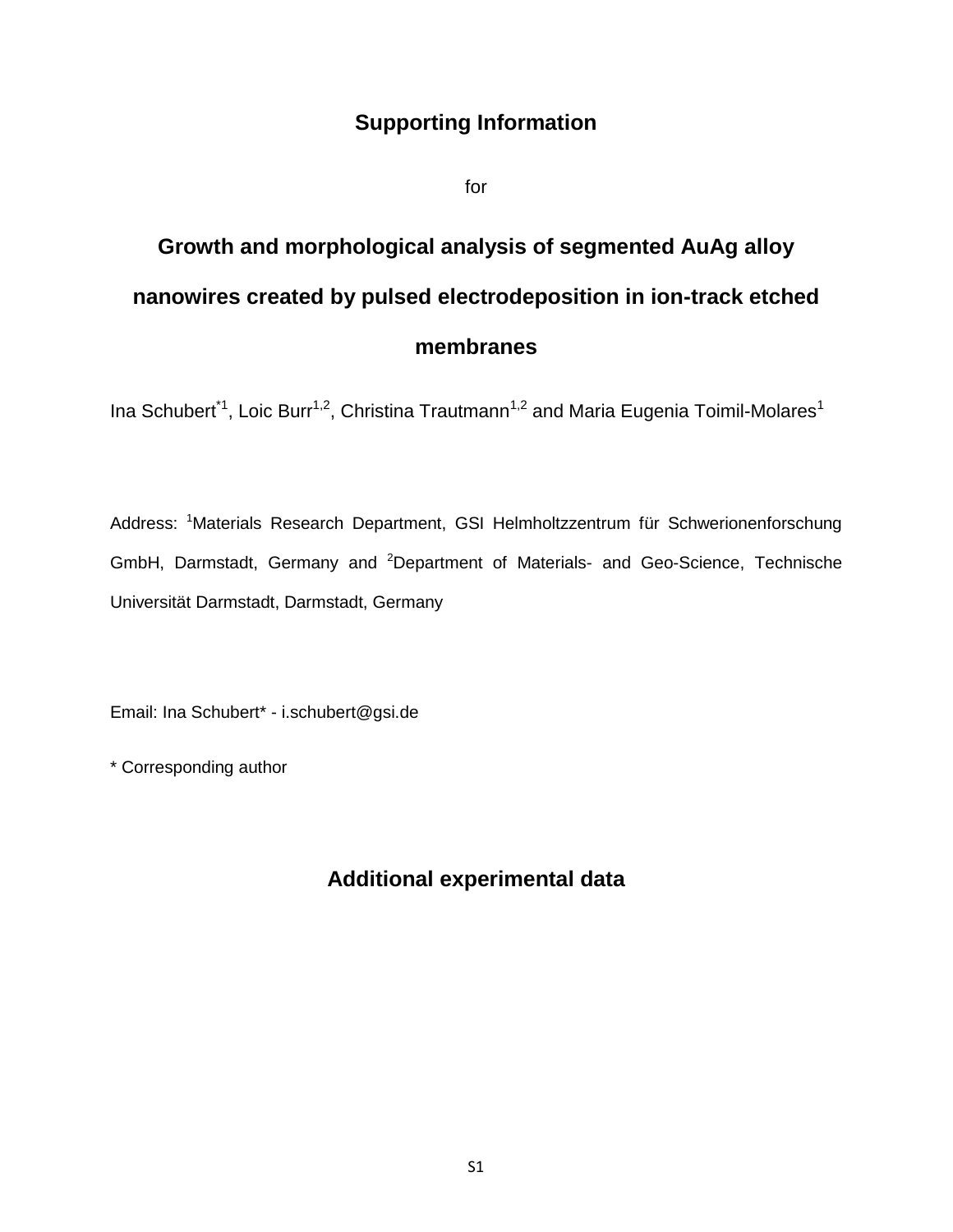

**Figure S1:** SEM image of a typical ion-track membrane with 10<sup>9</sup> ions/cm<sup>2</sup> with (a) high and (b) low magnification. The polymer foil is etched for 5 min after the ion irradiation.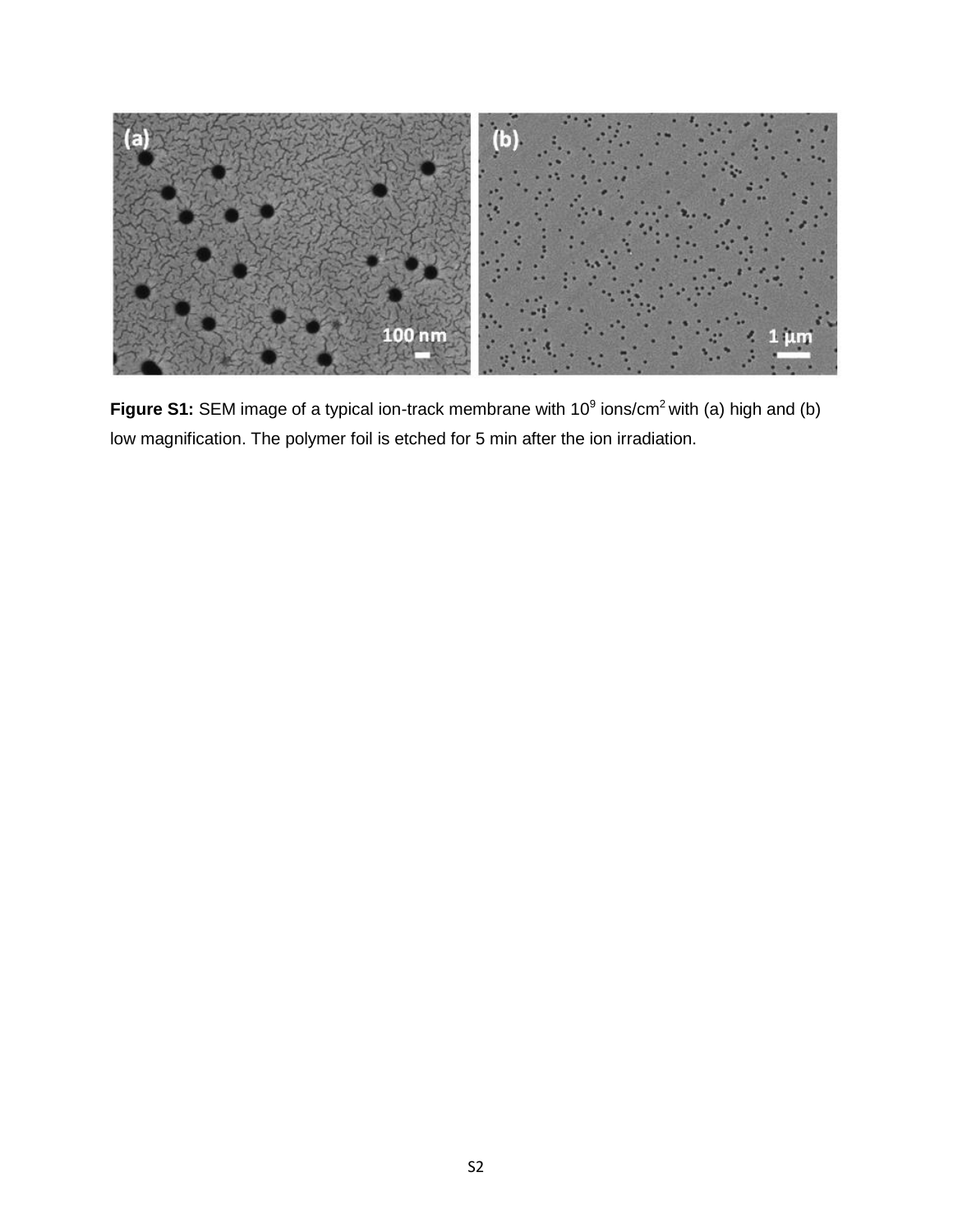

**Figure S2:** Potentiostatic current versus time curves for (a) an electrolyte containing 50 mM KAu(CN)<sub>2</sub> and 20 mM KAg(CN)<sub>2</sub> and (b) an electrolyte consisting of 50 mM KAu(CN)<sub>2</sub> and 50 mM  $KAg(CN)_{2}$ . All deposition parameters are given in the experimental section. In both cases three different voltages, being −0.5 V (red line), −0.8 V (black line) and −1.1 V (green line) were applied between the Ag/AgCl reference electrode and working electrode. In (c) the EDX spectra of bundles of nanowires corresponding to the three deposition curves in (b) are presented.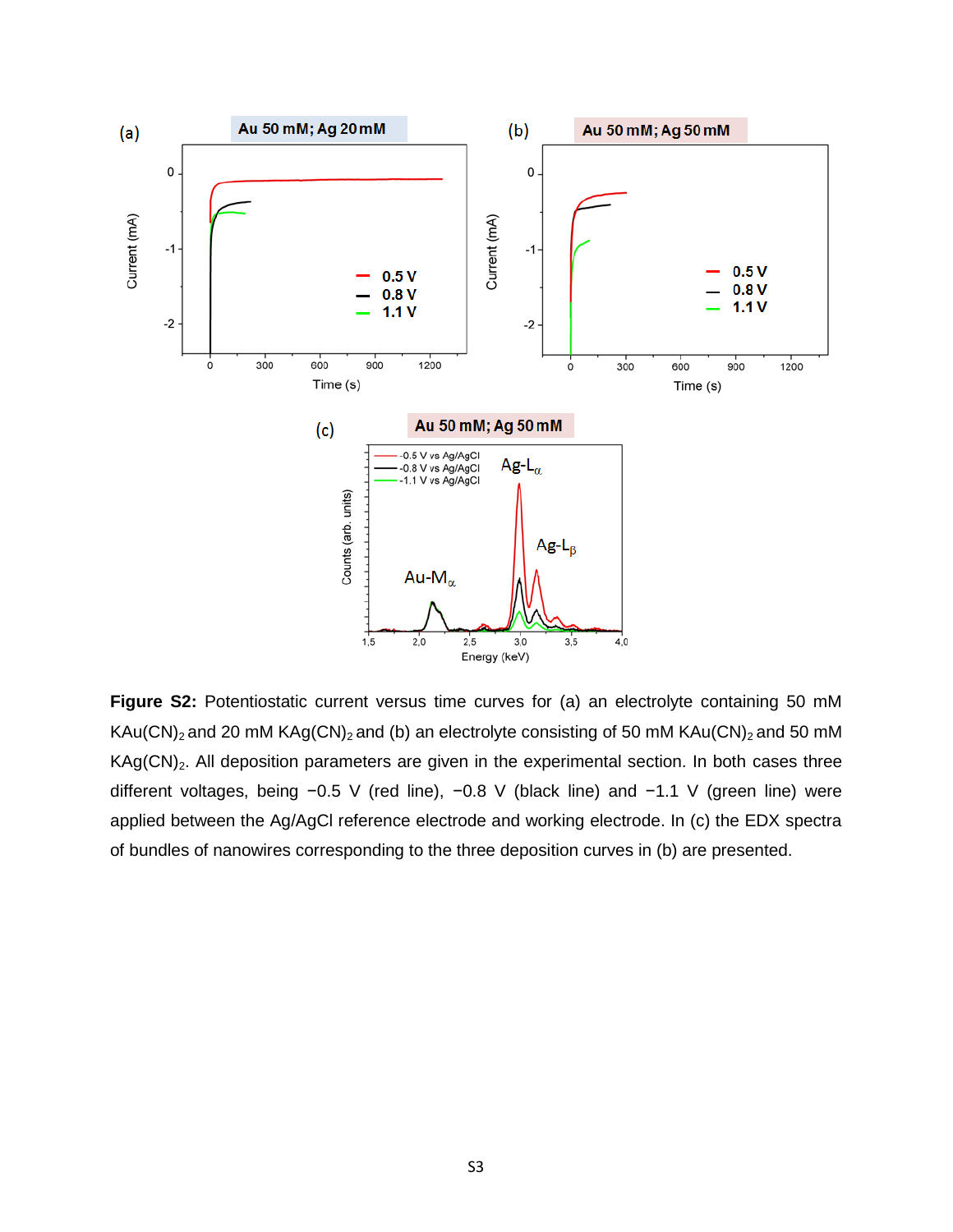

**Figure S3:** TEM image together with a high-resolution TEM image of a segmented nanowire showing that the segmented nanowires are polycrystalline. The wire was prepared using the same deposition parameters as given in the experimental section. A pulse sequence of −1.1V/−0.5V/−1.1 V was applied. The corresponding pulse durations for the two −1.1 V pulses were 25 s and for the −0.5 V pulse it was 5 s.